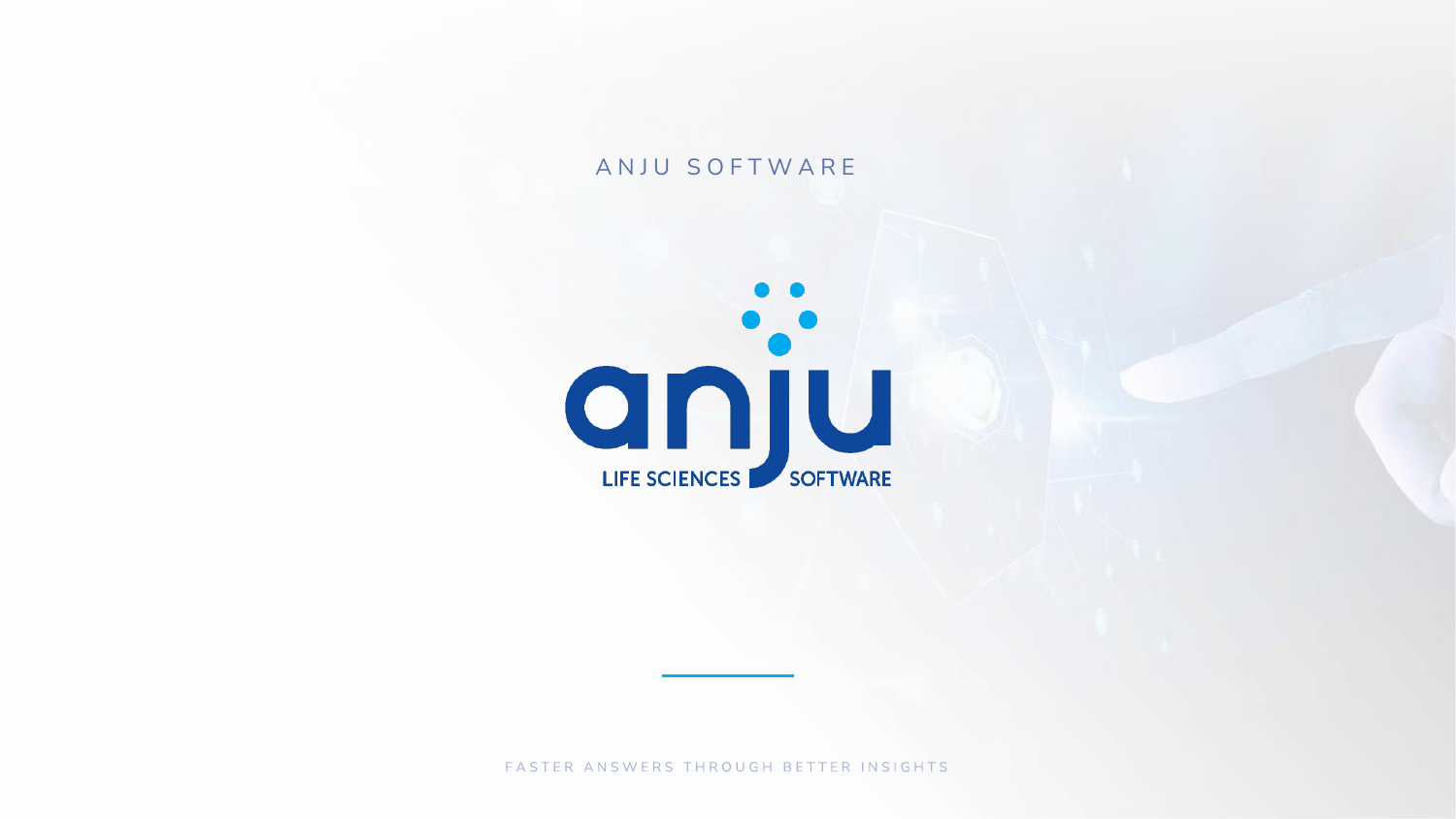**M I C H A E L K E E N S E V P | O P E R A T I O N S**

# **DCT Trials:**

**What do we have and where are we going? Structuring your current options for success and predicting the next 24 months**

**A N J U S O F T W A R E**

FASTER ANSWERS THROUGH BETTER INSIGHTS

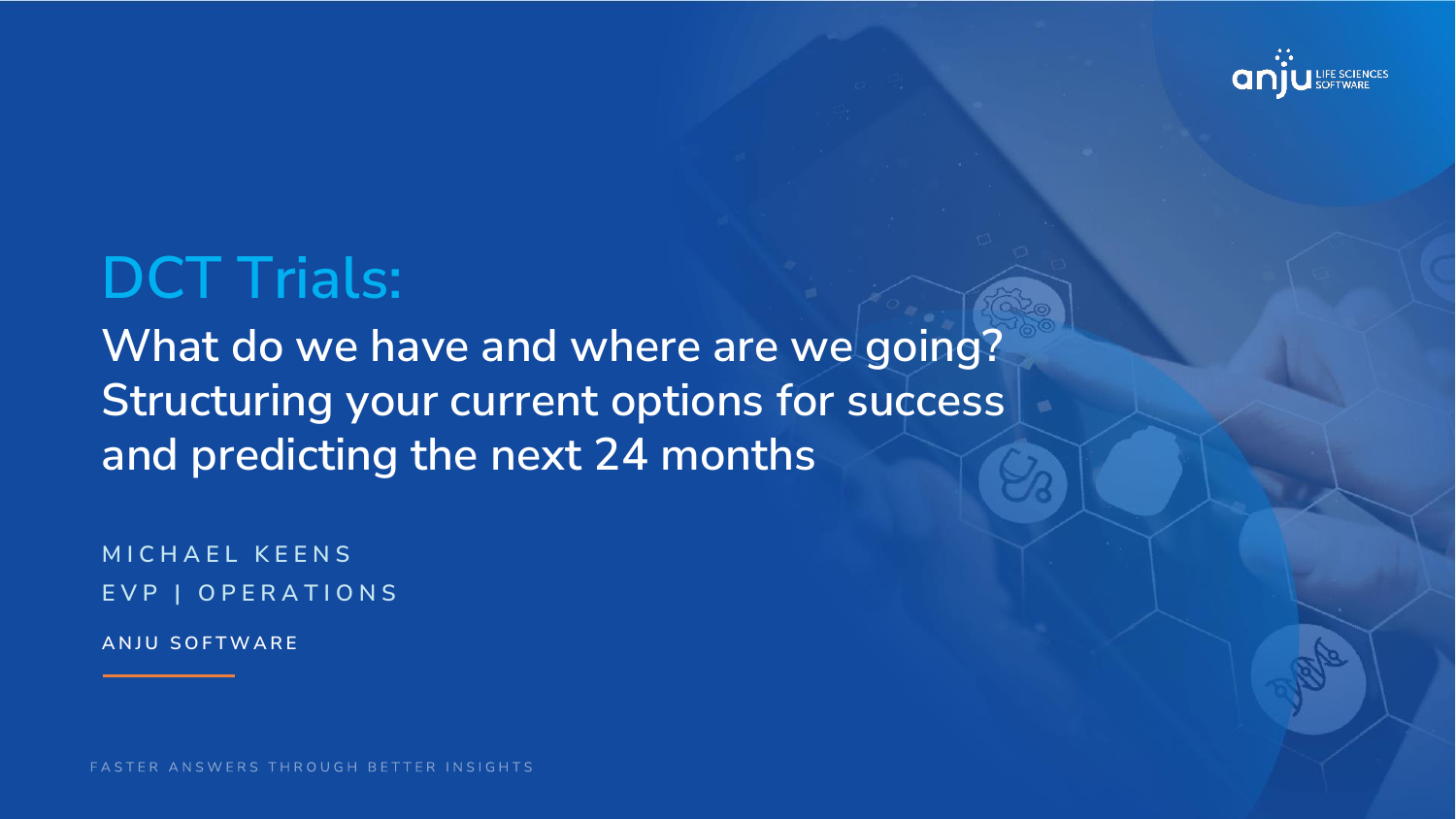## **Office Locations**

Anju Software global presence with headquarters in Ft. Lauderdale office, Florida USA.



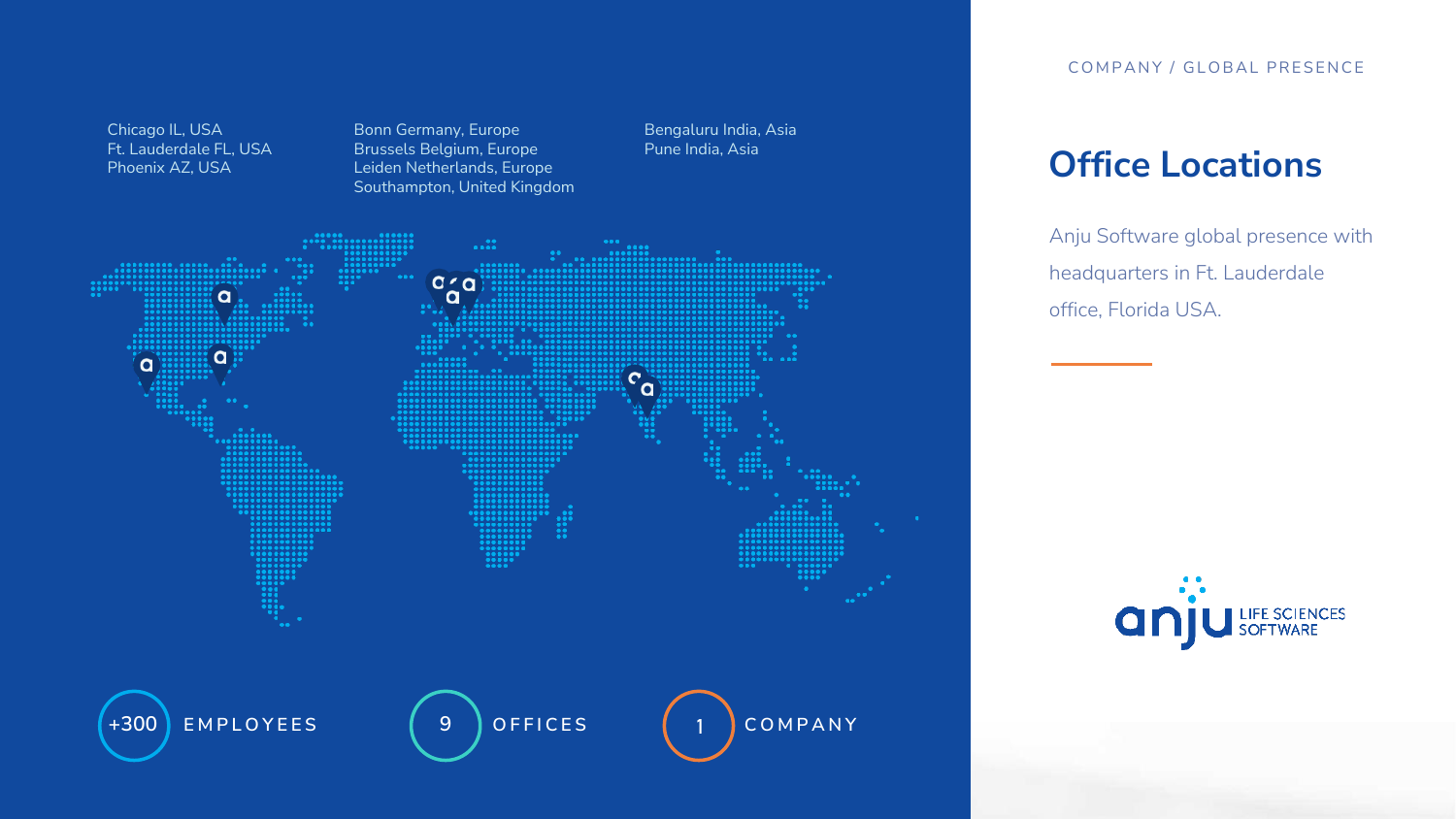## **Anju Products Portfolio Products Portfolio PO R T Anju PORTFOLIO / PRODUCTS**

N面

## **eClinical Suite**

Easy-to-use solutions for the conduct and management of clinical trials enabling informed decision making, risk-based monitoring, and an accelerated clinical trial lifecycle.

| <b>Medical Affairs Suite</b> |  |
|------------------------------|--|
|                              |  |

Adaptive, connected and patient-centric solutions that offer comprehensive, purpose-built capabilities which together unify and enhance capabilities of medical affairs organizations. **Pubstrat MAX** 

**TrialMaster** 

**EPS Master** 

### **Data Science Suite**

Clinical and medical intelligence solutions that provide actionable data insights, powerful analytics, and seamless data integration that can be customized to your organization's needs. **TA Scan** 



#### **AcuityMaster CTMS Master eTMF** Master **RTSM Master**

#### **IRMS MAX**

#### **iCare MAX**



#### **TA Scan Essential**

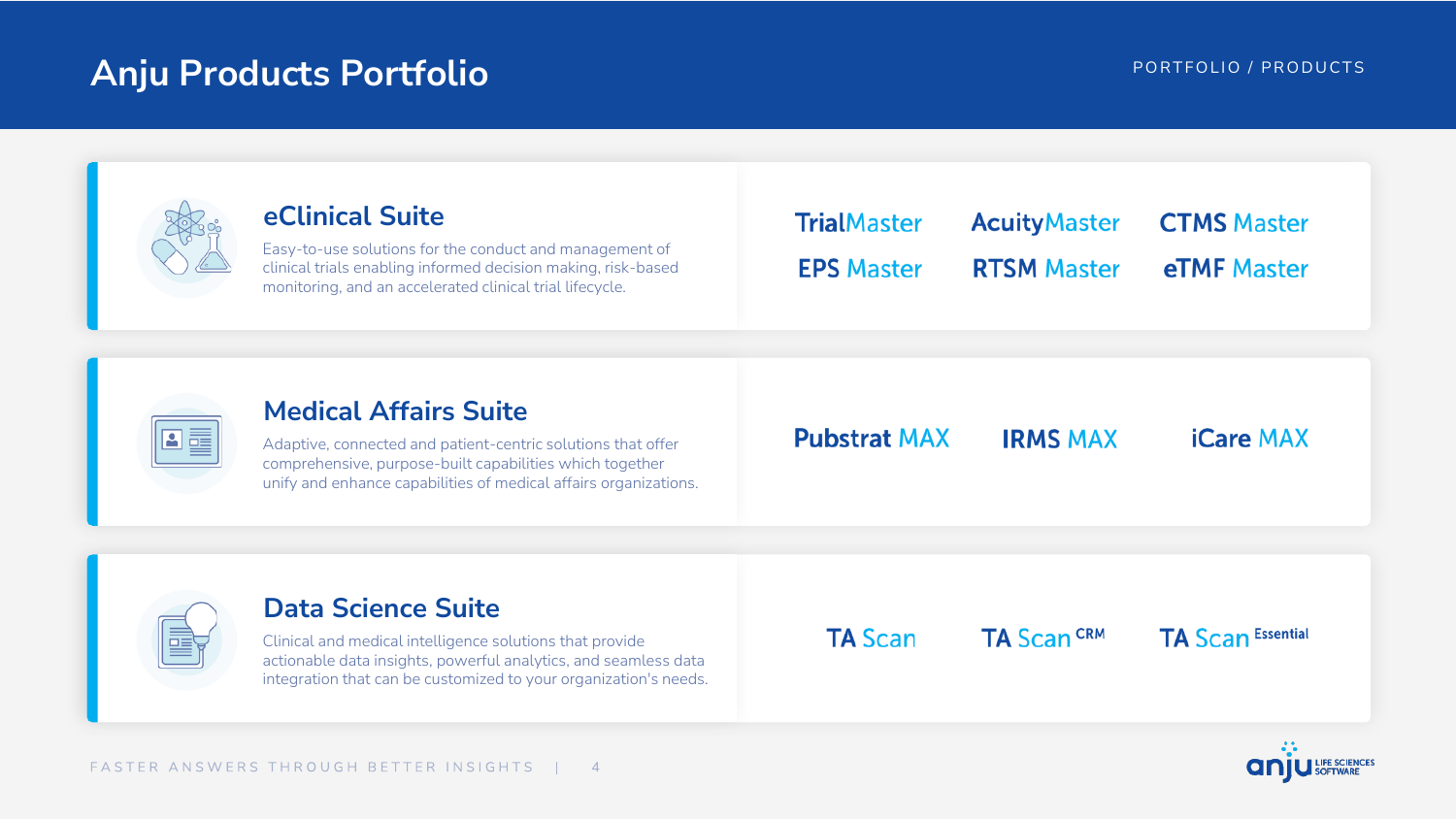#### REVIEW / STATUS

# **Previous Predictions June 2021**



# **"Industry interest will result in advancing DCT offerings in China"** • Status: Correct **"France (and potentially UK) practices will stifle DCT adoption"** • Status: Likely, but too early to tell. • Proof: Likely based on feedback from CROs and independent provider on impact on **"DCT will almost completely replace patient centricity as an industry focus"** • Status: Correct! • Proof: Currently zero references to "patient centricity" in the DIA 2022 Program. • Note: Digital (10) and Decentralized (6) **"Providers will need to offer comprehensive global services or risk marginalization"** • Status: Likely, but too early to tell • Proof: Science 37 and China, Medable + CVS partnership, LabCorp expanded test ordering

- 
- 
- 

- 
- 

## MIKE KEENS | EVP



# • Proof: Increase of home health and CRO providers now working in China to support DCT \* \*2022 expanded prediction Agency/Health system and employment rules

- 
- 

- 
-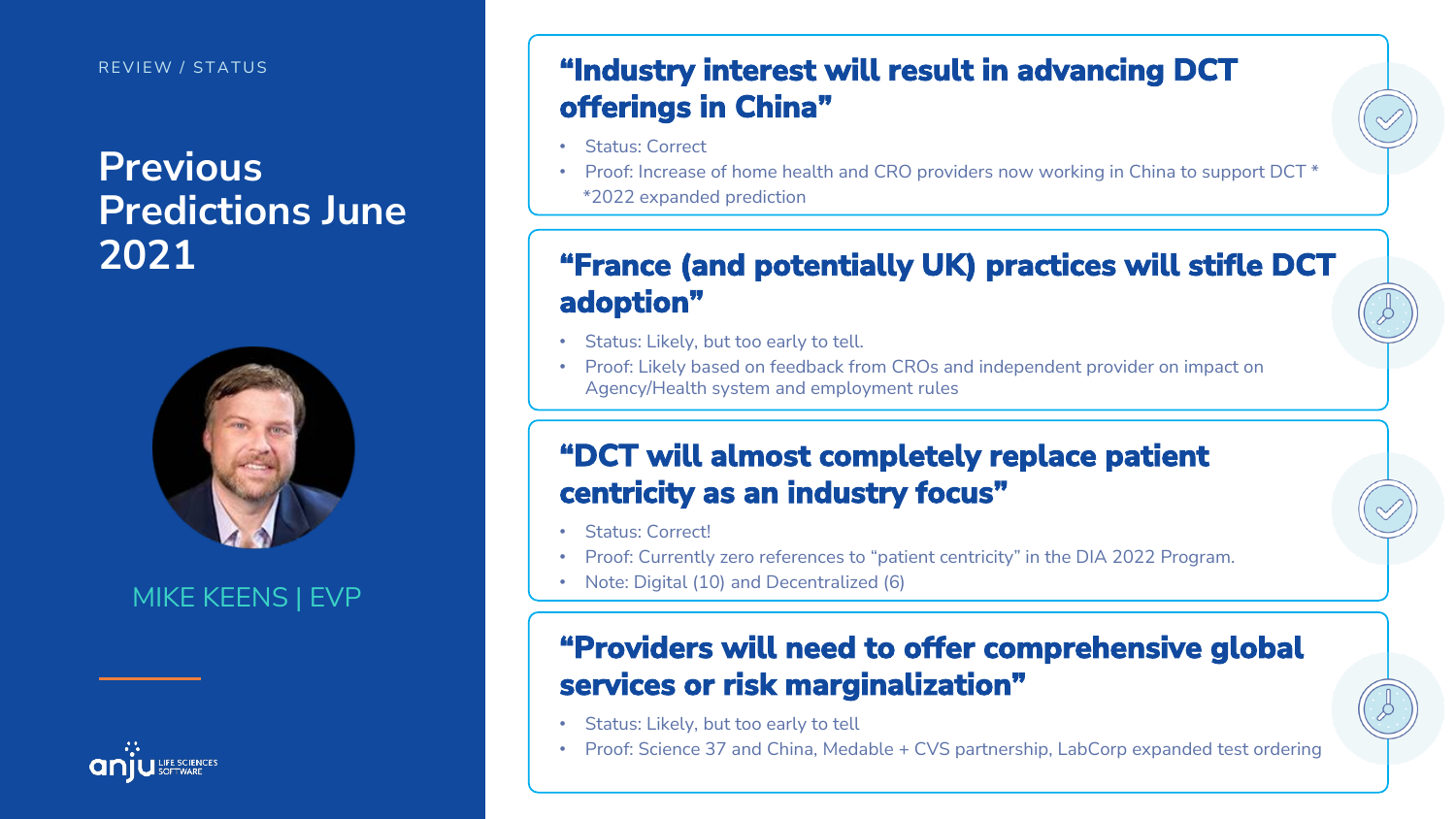



Sponsors & Dollars **Canada CRA** monitoring budgets will be shifted to off-set the use & Sponsors & Dollars

Sponsor impatience with overpromise of ROI in technology (and expense) may slow down rate of tech deployment

HCW burnout will increase home nurse DCT resources, but increased provider wage expectations ("crisis pay") may temper continued accelerated rate of home health adoption

#### PREDICTIONS

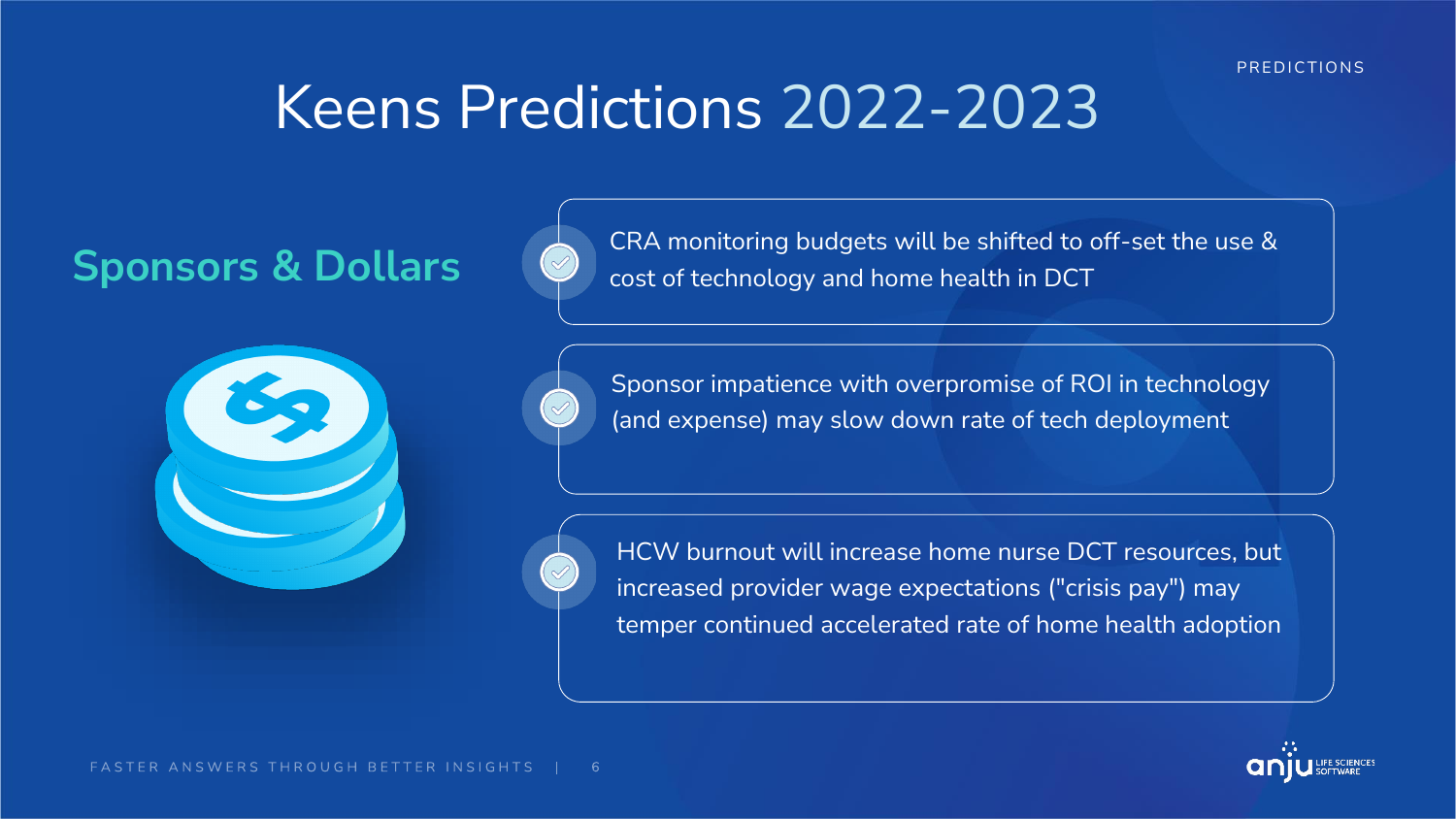Acceleration of DCT adoption based on increased comfort post pandemic, FDA guidance's, and EMA Comment *("No going back" – Fergus Sweeney)*

Telemedicine will be the slowest growing DCT component due to ongoing issues with state laws governing telemedicine (limiting physician comfort with overall adoption)



China providers increase but actual use will still be very limited given government technology laws, regulations, and cultural norms

#### PREDICTIONS



# **Regulatory**

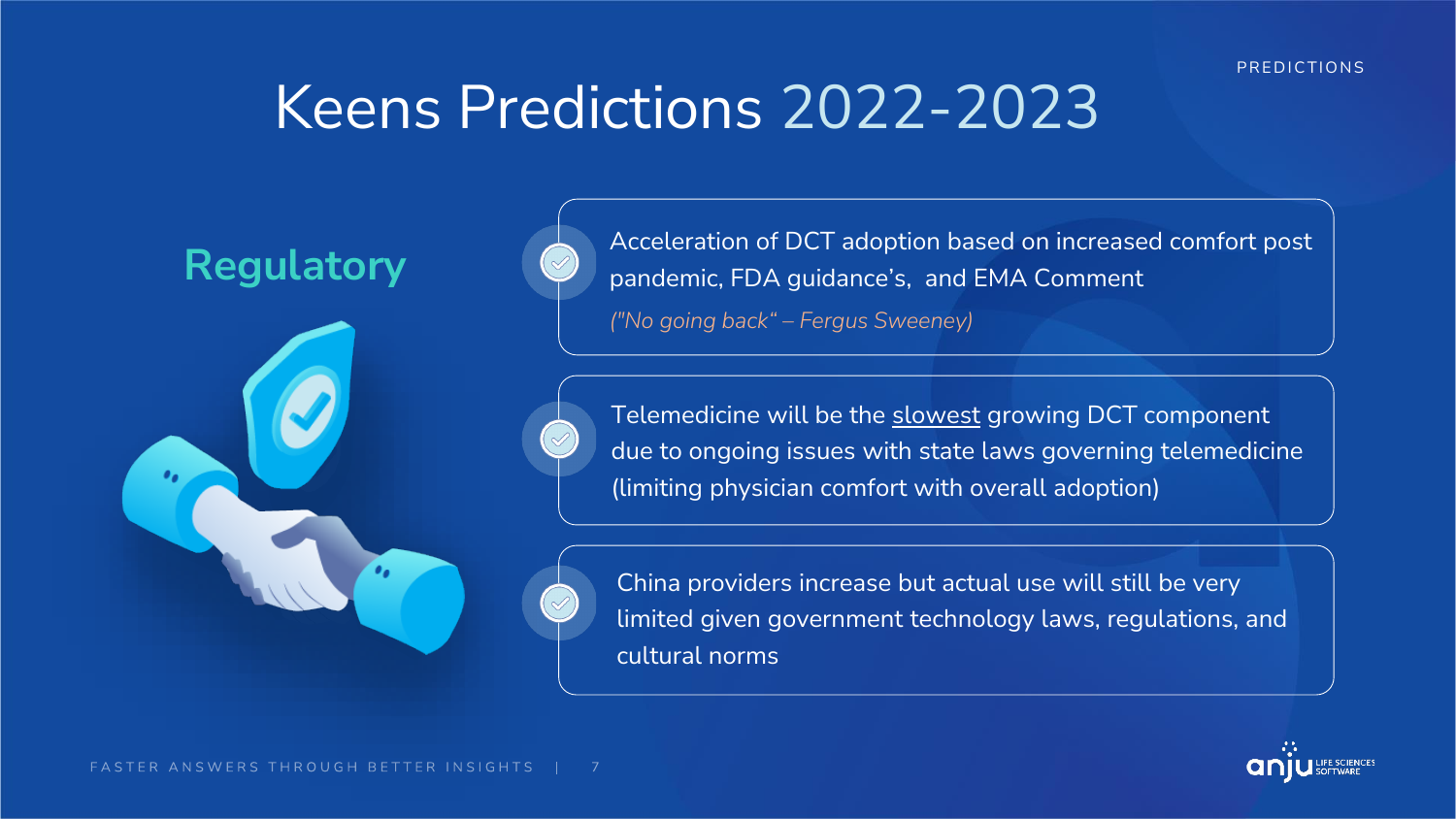Pharmacy chain involvement in COVID vaccine efforts will increase competition with "traditional" sites

*(Not until 2023 when coupled with wind-down in large scale COVID trials)*

CROs will not acquire any well-known DCT providers, but well-known DCT providers will make acquisitions to shore up existing service gaps



Supply chain issues will favor larger integrated DCT providers (e.g., CROs w/labs) who will adjust more easily to logistics and equipment provisioning vs. smaller independent providers ("supply squeeze")

#### PREDICTIONS



# **Landscape**

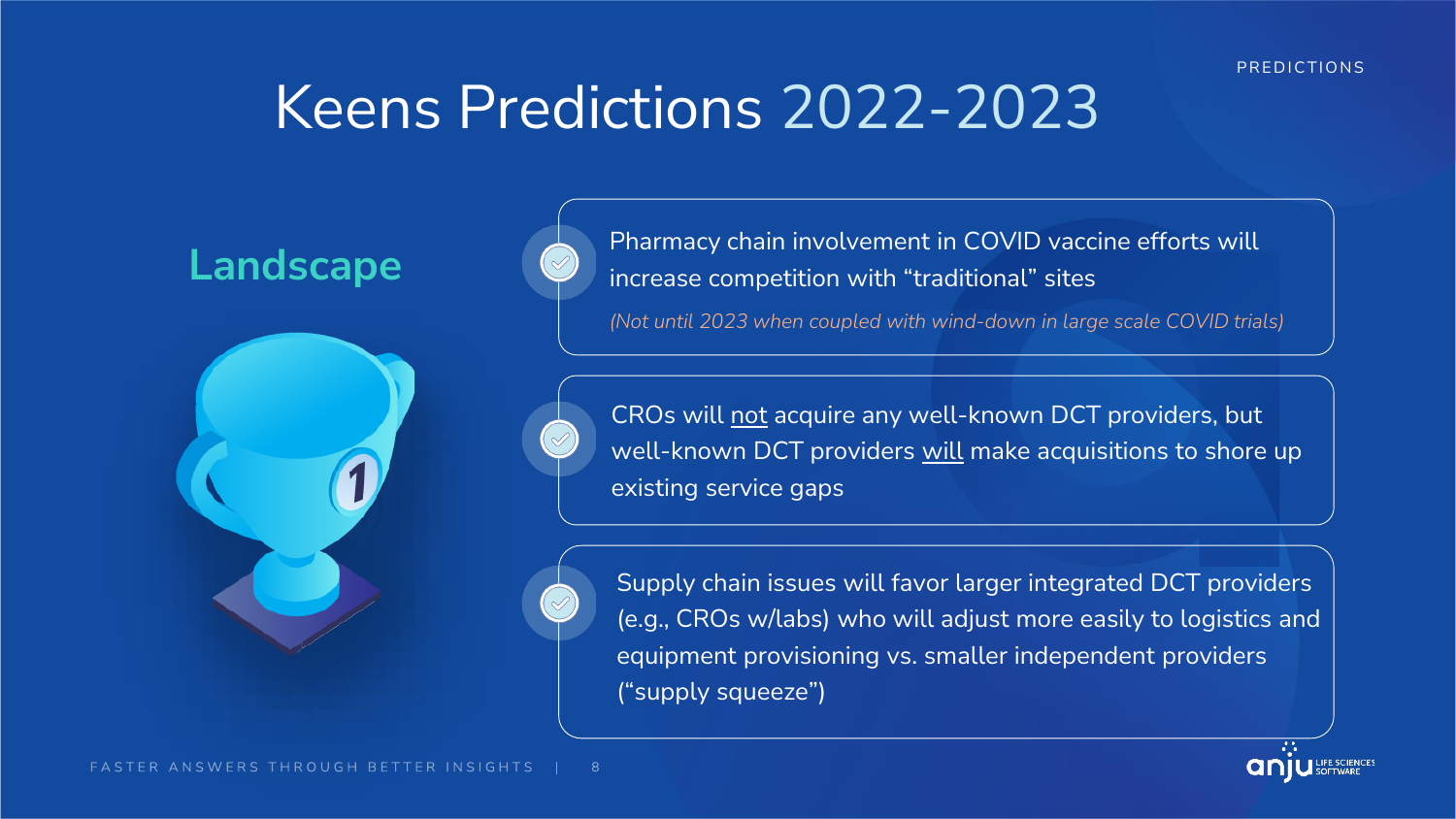

Expanding adoption of DCT into more infirmed/higher morbidity patients and therapeutic areas will result in a highprofile negative patient outcome/press event and may temporarily slow DCT adoption



The Sanofi RADIAL trial results will yield best results for the arms in this order:

(1) Hybrid  $\rightarrow$  (2) Traditional  $\rightarrow$  (3) Virtual

PREDICTIONS



# **Watchful Waiting**